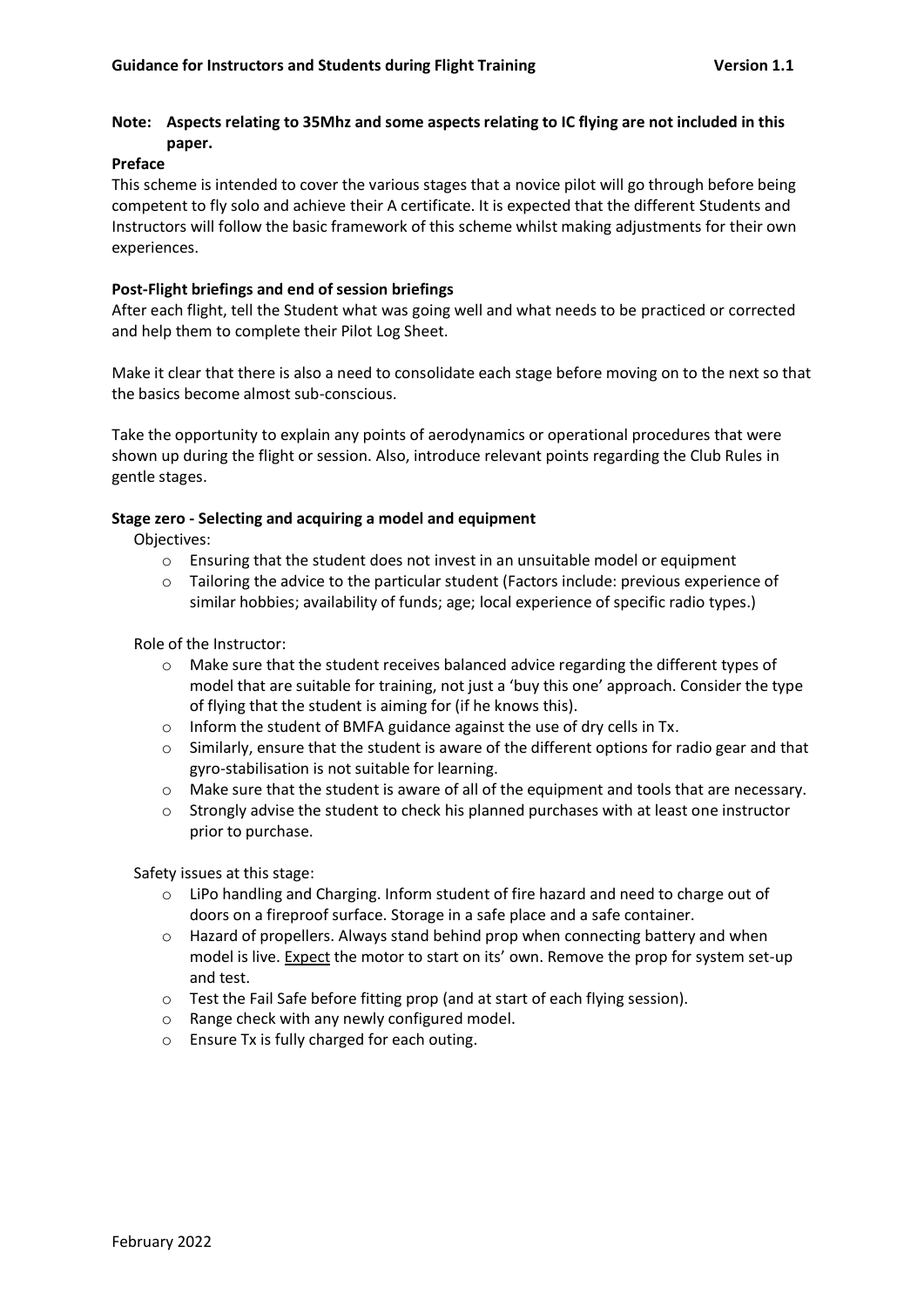### **Stage 1 – First flight and Flight Pattern 1 (Level flight and circuits)**

Objectives:

- o Instructor to check structural integrity of model and soundness of radio installation.
- o Instructor to flight-test and trim the model.
- o Introduce the student to pre-flight and post-flight checks.
- o Allow the student to gain a 'feel' for the controls
- $\circ$  Develop the ability to judge the attitude of the aircraft in the air, the speed and the direction of travel.
- o Establish a height and circuit size that is comfortable for the model and student.
- o Keep the model in one piece!

When to move on to next stage:

- o Student can maintain circuit at a constant height and on intended line.
- o Both left hand and right hand circuits can be executed satisfactorily.
- o Turns can be executed smoothly without loss of height.
- o Student rarely gives 'left' when 'right' is needed (or vice-versa).

Pre-flight briefing

- o Explain that you will take-off and trim model prior to handover.
- $\circ$  Describe the intended flight pattern. (Mention that you will take control every few minutes to give the student a Break.)
- o Explain how to fly straight (level wings). Explain that Throttle controls height and Elevator controls speed. Explain how to achieve turns (bank the wings to a steady angle). Explain need to keep bank to modest levels (up to 30 degrees)
- o Explain process for hand-over of control between Instructor and Student (with or without a buddy box).

Role of the Instructor:

- $\circ$  Check model for airworthiness, including CG and security of internal equipment.
- o Take-off and trim model for straight and level flight.
- o Check CG in flight with dive test. Adjust if necessary.
- o Check that power change does not cause excessive pitch change. (Adjust thrust line if necessary.)
- o Check that Student seems to have adequately good eyesight. Discuss any problems and suggest eye test if necessary.

Safety issues at this stage

- o Demonstrate and explain pre-flight checks and tests.
- o Explain need for model restraint once armed.
- o Explain need for Fail-Safe test and then Range Check (in that order) and demonstrate.
- o Remind student to not point armed model at anyone.

# **Stage 2 – Flight Pattern 2 (Ascent and Descent, Speed Variation, Stall and Recovery plus some simple manoeuvres)**

Objectives:

- o To learn how to steadily gain height or to steadily descend by using the throttle.
- o To learn how to use elevator to control the speed of the model and how to supplement this with throttle when needed.
- o To gain experience of the change in control authority that occurs with change in speed.
- o To learn how to develop and use speed to penetrate against a headwind.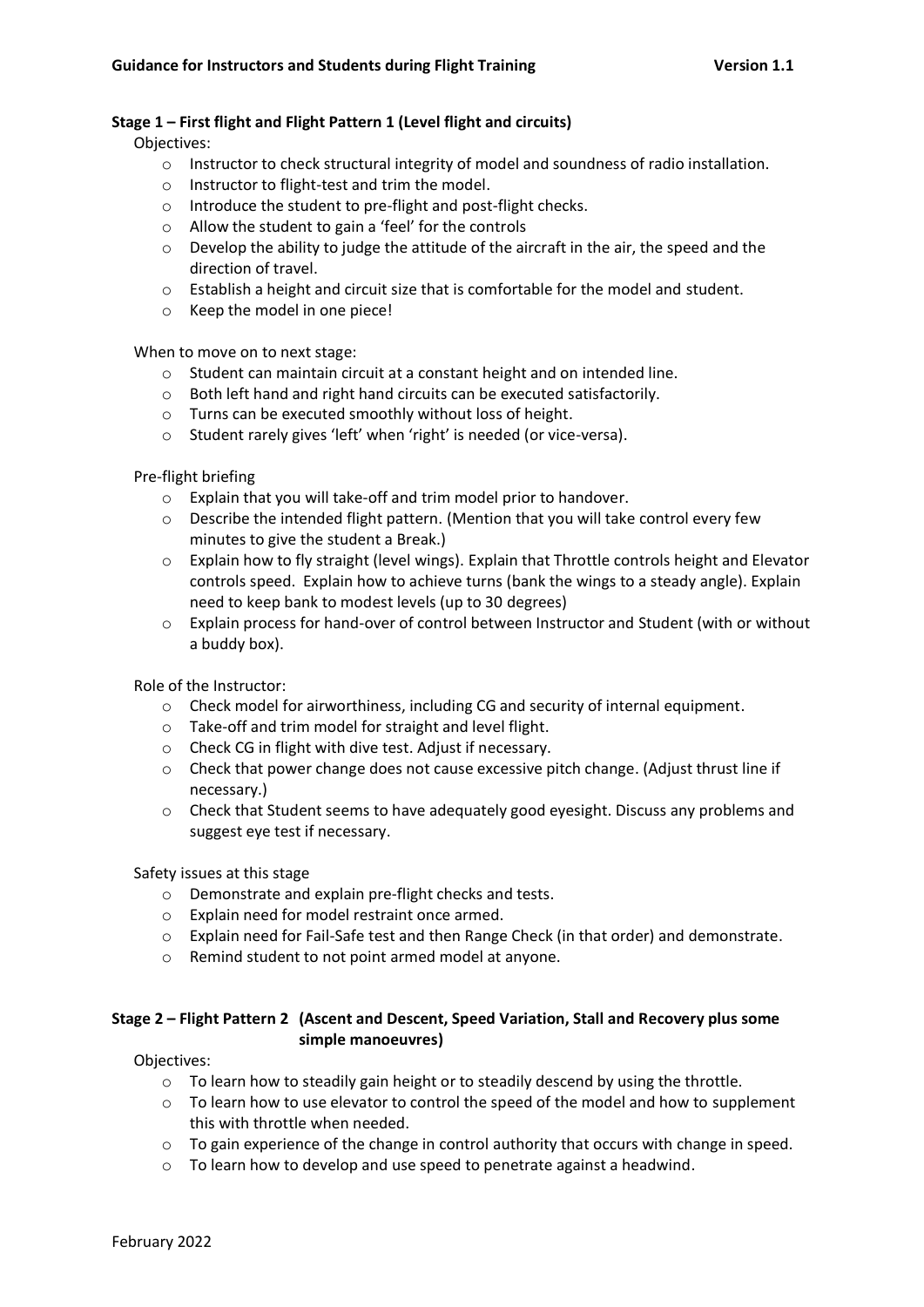$\circ$  To understand what causes a stall and how to recover from it. Also how to avoid it, especially during landing. Special attention should be given to dealing with gusty conditions.

When to move on to next stage:

- o Student can maintain the circuit path whilst changing the climb/descent rate.
- o Student can induce and recover from stall without being talked through it.
- o Student has become comfortable with model in unusual attitudes.

Pre-flight briefing

- o Explain the reason why the model responds to elevator by going faster.
- o Explain the reason that the model responds to throttle by climbing.
- o Explain what causes a stall and how to recover.

Role of the Instructor

- $\circ$  Ensure that student maintains the intended circuit path during ascent and descent practice.
- o Demonstrate the stall and recovery.
- o Introduce simple manoeuvres, eg loop, circle.

Safety issues at this stage

- o Re-enforce the practice of '2 mistakes high' for new manoeuvres.
- o Ensure that Student understands need to regain normal flying speed after a stall and not to pull in up elevator until the speed is regained.

### **Stage 3 – Flight Pattern (Overshoots)**

Objectives:

- $\circ$  To become familiar with the glide path and any helpful landmarks for landing.
- o To become comfortable with the model near to the ground.
- $\circ$  To become comfortable with checking the patch is clear and calling intentions to others.
- o To be able to safely transition to a full power climb-out (and thus be able to abort a future landing).
- $\circ$  To become familiar with the straight climb-out to the first turn and thus become familiar with the pattern expected for take-off

When to move on to next stage:

- o Student can reliably align model on the chosen glide path at the correct height and at a speed suited to landing
- o The student is confident to align the model with the centre of the strip and overshoot at 10 feet or less from around the centre of the strip length.
- o Student can transition to full power and maintain the model in the correct line during climb-out. (Common problem is to lose concentration on steering whilst transitioning to full power.)

Role of the Instructor

- $\circ$  To explain the need to follow a pre-determined flight path (height and line) from around the mid-point of the downwind leg.
- $\circ$  To point out any helpful landmarks and ensure that the final leg is aligned with the centre of the strip.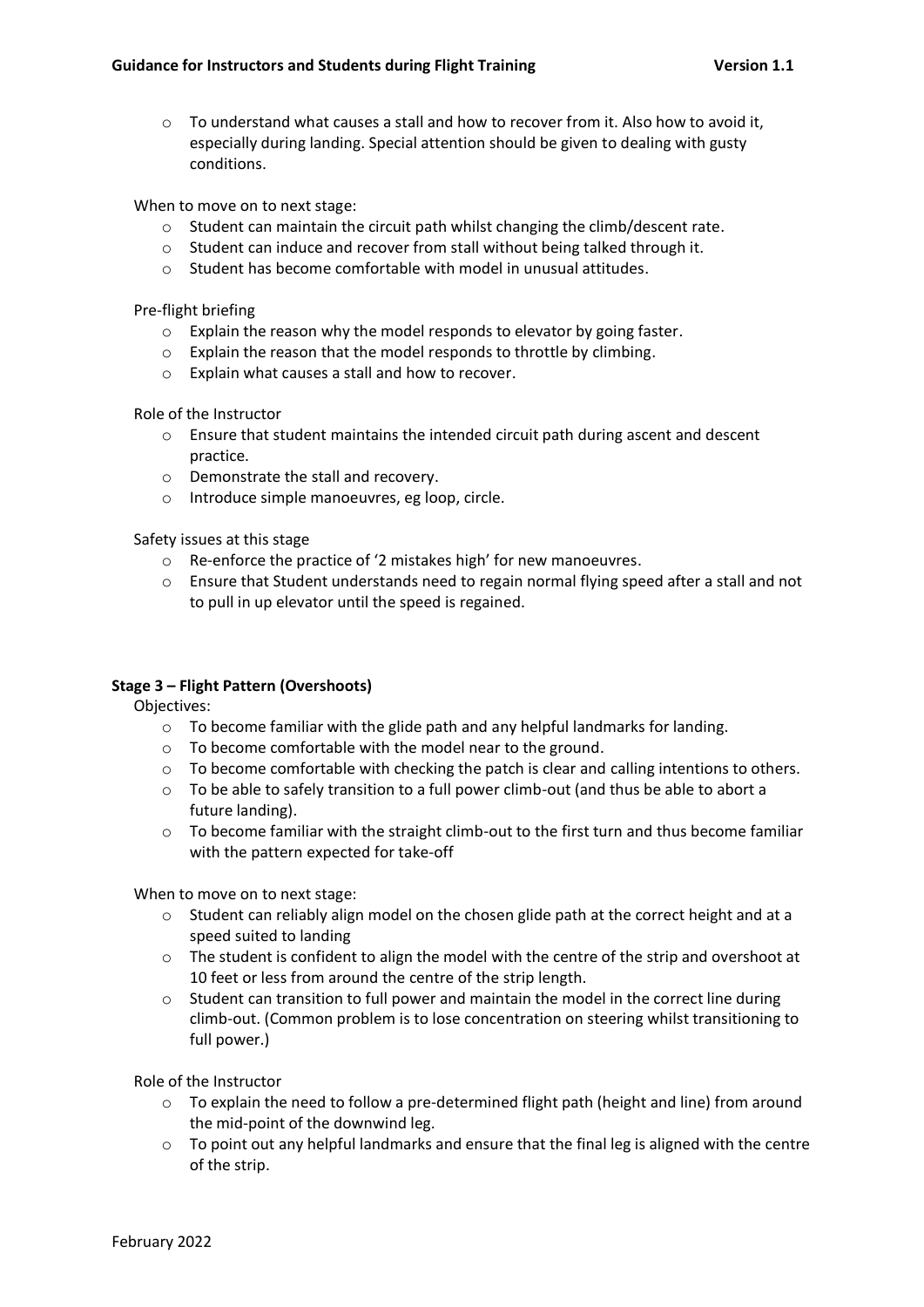- o To guide the student in descending without excessive or inadequate forward speed.
- $\circ$  To explain the need to have adequate speed and throttle before commencing the climbout.
- o To tell the student to check for the presence of people in the overshoot area and to call overshoots.

Safety issues at this stage

- o Ensure that the student checks that the landing area is clear.
- o Ensure that student understands need to regain normal flying speed before initiating the climb and not to pull in up elevator too soon.

### **Stage 4 – Flight Pattern 4 (Take-offs)**

Objectives:

- o To become familiar with the pre-take-off procedure.
- o To be able to hold a steady line on the ground and during climb-out.
- o To be able to abort the take-off safely.
- o To understand the scope of an A-cert take-off.

When to move on to next stage:

- $\circ$  Student can reliably track the model straight and a achieve a gentle climb-out on a straight path to circuit height and then turn.
- $\circ$  Student can actively correct any tendency of the model to turn on the ground during the take-off run.
- $\circ$  Student can complete the take-off circuit with a good 'height and line' over the take-off area.

Role of the Instructor

- o To tell the student to check for the presence of people in the flight area and to note where they are in case of a need to ditch the model.
- $\circ$  To explain how to achieve a straight take off run and when to abort if it goes wrong.
- o To explain the reason for a gentle and straight climb-out.

Safety issues at this stage

- $\circ$  Student consistently calls before entering the patch and before starting the take-off run.
- o Student consistently checks carefully for people in the flight area.
- o Student understands the need to abort a take-off that is going wrong.
- o Student to understand the hazards of too steep a take-off.

### **Stage 5 – Flight Pattern 5 (Approach and Landing)**

Objectives:

- o To understand the means of reducing the speed of the aircraft during the approach and for touch-down.
- o To build on the overshoot experience, adding a satisfactory flare.
- $\circ$  To become accustomed to calling, walking forward and checking that the area is clear.

When to move on to next stage:

- o Student can reliably approach and land with a good touch-down and roll-out.
- o Landings are at a safe speed.
- o Landings reliably not too near the ends or sides of the strip.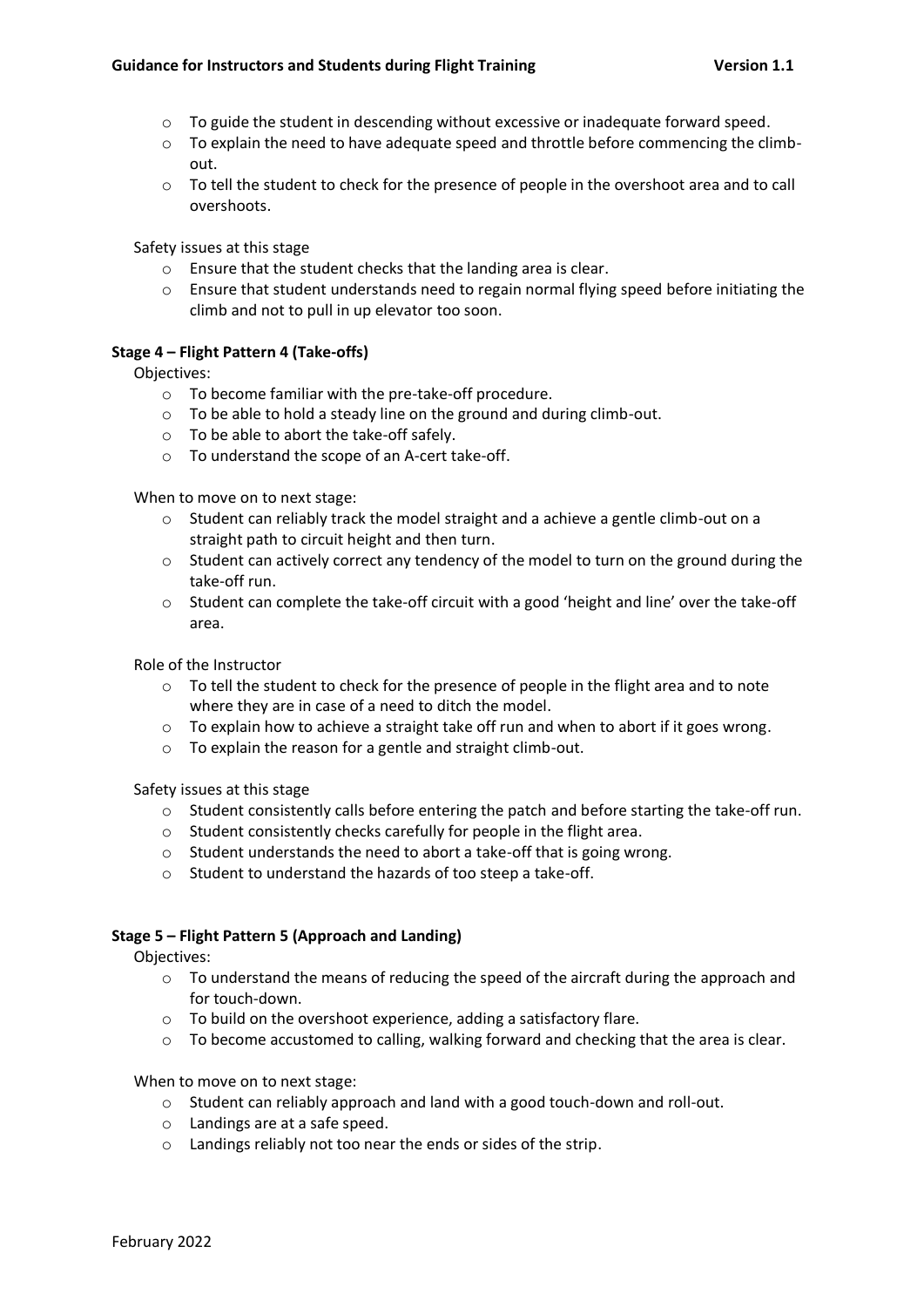Role of the Instructor

- o To make sure that the student checks that the area is clear and calls landing.
- $\circ$  To warn the student to abort if his approach would miss the strip or otherwise cause damage.
- o Advise on the subtleties of achieving a satisfactory flare and touch-down.

Safety issues at this stage

- o Failure to check that the area is clear or to call landing.
- o Failure to abort a poorly set-up landing approach.

### **Stage 6 – Flight Pattern 6 (Manoeuvres and dead stick landings)**

Objectives:

- o To gain more experience of the flight envelope of the model.
- $\circ$  To learn to recover from differing unexpected situations, including dead-stick.
- o To practice semi-solo flying.

Role of the Instructor

- $\circ$  To suggest manoeuvres, how to do them and their place in the flight pattern.
- o To advise on achieving better manoeuvres and correcting for wind.
- o To assess the manoeuvres and the overall flight pattern.
- o To supervise from afar so as to provide solo-like experience.

When to move on to next stage:

o This flight pattern can be interspersed with stage 7.

Safety issues at this stage

- o Becoming over-confident and sloppy.
- o Not starting manoeuvres at adequate height.

### **Stage 7 – Flight Pattern 7 (Practice for A cert)**

Objectives:

- o To learn and practice the flight patterns for the A cert in different weather conditions.
- o To learn to present a complete, competent flight, including the required manoeuvres.
- o To be able to consistently present a good flight under different conditions.

Role of the Instructor

- o To advise on the progress towards readiness for the A-cert.
- o To offer solutions to any difficulties in achieving satisfactory flights.
- o To supervise from afar so as to provide solo-like experience.
- o To check the student's knowledge of aspects likely to be the subject of A-cert questions.

Safety issues at this stage

o Ensure that all ground handling, pit procedures and flightline procedures and calls are routinely performed.

- End -